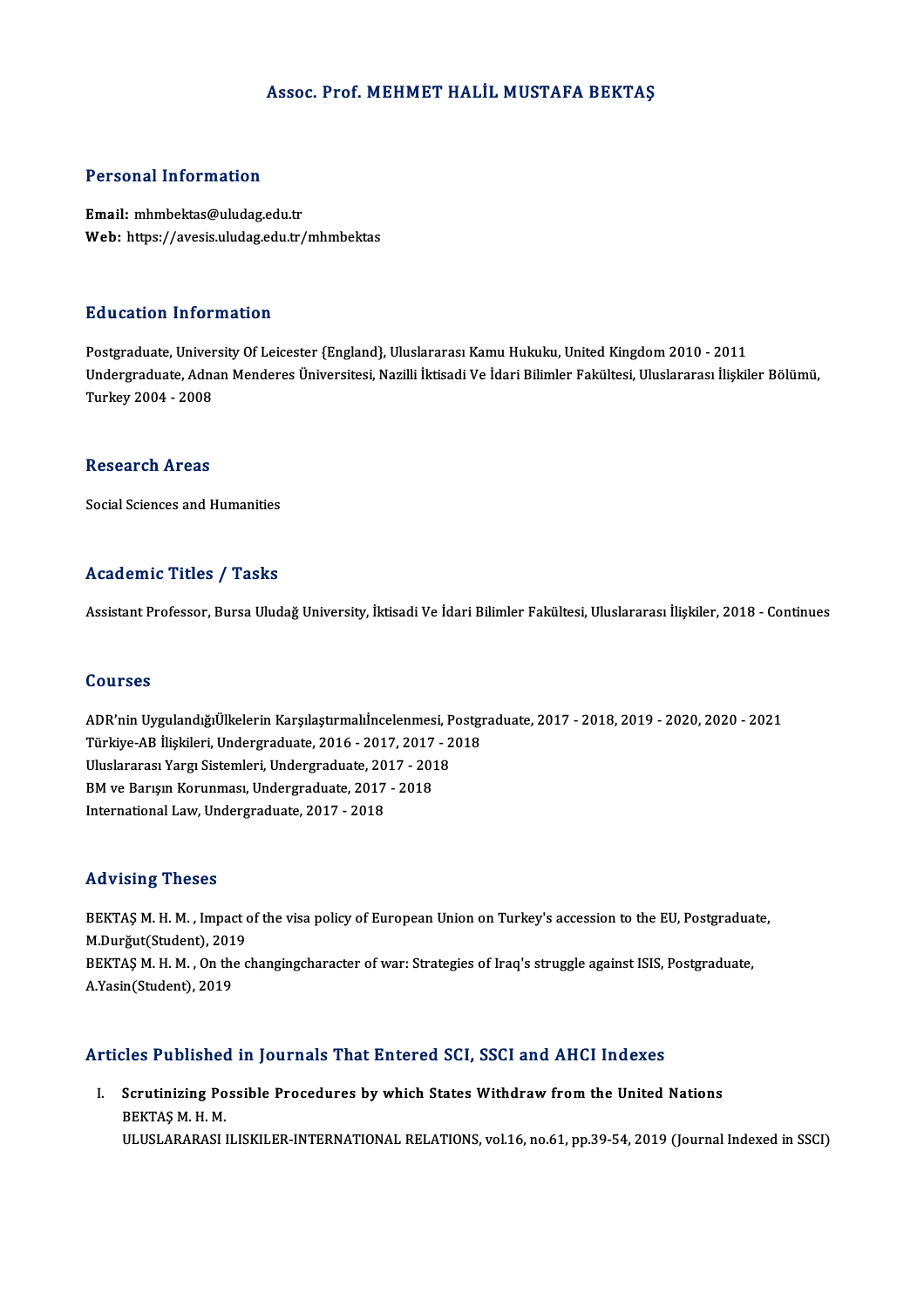- Articles Published in Other Journals TURNEY TRIANGLES Published in Other Journals<br>I. ASSESSING THE LINK BETWEEN LIMITED ACCESS TO HEALTHCARE AND VIOLATION OF THE RIGHT THE TRONGLE IN STREET JOURNALS<br>ASSESSING THE LINK BETWEEN LIMITED ACCESS 1<br>TO LIFE IN EUROPE DURING COVID-19 OUTBREAK<br>Beltes M.H.M., Beeber K. ASSESSING THE LINK B<br>TO LIFE IN EUROPE DU<br>Bektaş M. H. M. , Reçber K.<br>İnönü Üniversitesi Huladak TO LIFE IN EUROPE DURING COVID-19 OUTBREAK<br>Bektaş M. H. M. , Reçber K.<br>İnönü Üniversitesi Hukuk Fakültesi Dergisi, vol.11, no.2, pp.695-707, 2020 (National Refreed University Journal) Bektaş M. H. M. , Reçber K.<br>İnönü Üniversitesi Hukuk Fakültesi Dergisi, vol.11, no.2, pp.695-707, 2020 (National Refree<br>II. Yabancı Uyruklu Öğrencilerdeki Türkiye İmajı: Bursa Uludağ Üniversitesi Örneği<br>Pektas M. H. M. Öng İnönü Üniversitesi Hukuk Fakültesi Dergis<br>Yabancı Uyruklu Öğrencilerdeki Türk<br>Bektaş M. H. M. , Öngen Bilir K. B. , Alan T.<br>Sesval ve Kültürel Arastırmalar Dergisi ve Bektaş M. H. M. , Öngen Bilir K. B. , Alan T.<br>Sosyal ve Kültürel Araştırmalar Dergisi, vol.6, no.12, pp.103-133, 2020 (National Refreed University Journal) III. ABD Büyükelçiliği'nin Taşınması Davası'nın Muhtemel Sonuçları BEKTAŞM.H.M. ,ALANT. ABD Büyükelçiliği'nin Taşınması Davası'nın Muhtemel Sonuçları<br>BEKTAŞ M. H. M. , ALAN T.<br>Türkiye Barolar Birliği Dergisi, no.148, pp.353-379, 2020 (Other Refereed National Journals)<br>Irak'in Jeid ile Müsedele Stratejileri: O IV. Irak'in Işid ile Mücadele Stratejileri: Omnibalancing Teorisi Perspektifinden Analizi, 2(1), 50-67,<br>2019. Türkiy<br>I<mark>rak'iı</mark><br>2019. BEKTAŞM.H.M. ,GündoğduA.Y. 2019.<br>BEKTAŞ M. H. M. , Gündoğdu A. Y.<br>Uluslararası İlişkiler ve Diplomasi Dergisi, vol.2, no.1, pp.50-67, 2019 (Refereed Journals of Other Institutions)<br>ISİD'in Hibrit Savas Stratsiileri: Hibrit Savas Konsanti Paranaktifi BEKTAŞ M. H. M. , Gündoğdu A. Y.<br>Uluslararası İlişkiler ve Diplomasi Dergisi, vol.2, no.1, pp.50-67, 2019 (Refereed Journals<br>V. IŞİD'in Hibrit Savaş Stratejileri: Hibrit Savaş Konsepti Perspektifinden Analizi<br>PEKTAS M. Uluslararası İlişkiler ve Diplomasi<br>IŞİD'in Hibrit Savaş Stratejileı<br>BEKTAŞ M. H. M. , Gündoğdu A. Y.<br>International Journal of Politics en IŞİD'in Hibrit Savaş Stratejileri: Hibrit Savaş Konsepti Perspektifinden Analizi<br>BEKTAŞ M. H. M. , Gündoğdu A. Y.<br>International Journal of Politics and Security, vol.1, no.1, pp.25-56, 2019 (Refereed Journals of Other Inst BEKTAŞ M. H. M. , Gündoğdu A. Y.<br>International Journal of Politics and Security, vol.1, no.1, pp.25-56, 2019 (Refereed Journals of Order<br>VI. The Rise of Transnational Democracy and its Effect on the International Legal Ord International Jou<br>The Rise of Tra<br>BEKTAŞ M. H. M.<br>Akademik İncelet The Rise of Transnational Democracy and its Effect on the International Legal Order<br>BEKTAŞ M. H. M.<br>Akademik İncelemeler Dergisi, vol.13, no.2, pp.387-414, 2018 (Refereed Journals of Other Institutions)<br>Critical Evaluation BEKTAŞ M. H. M.<br>Akademik İncelemeler Dergisi, vol.13, no.2, pp.387-414, 2018 (Refereed Journals of Other In<br>VII. Critical Evaluation of Promoting Participation of NGOs in the UN Security Council<br>PEKTAS M. H. M Akademik İnceler<br>Critical Evaluat<br>BEKTAŞ M. H. M.<br>Uludaş Universit Uludag University International Journal of Social Inquiry, vol.11, no.1, pp.43-69, 2018 (Refereed Journals of Other<br>Institutions) BEKTAS M H M VIII. ANALYSING RELATIONS BETWEEN THE UNITED NATIONS SECURITY COUNCIL AND NGOS BEKTAŞM.H.M. ANALYSING RELATIONS BETWEEN THE UNITED NATIONS SECURITY COUNCIL AND<br>BEKTAŞ M. H. M.<br>Tesam Akademi Dergisi, vol.4, no.2, pp.11-33, 2017 (Refereed Journals of Other Institutions)<br>CODE OF CONDUCT AS AN ALTERNATIVE TO REFORMAT IX. CODE OF CONDUCT AS AN ALTERNATIVE TO REFORMATION OF THE UN SECURITY COUNCIL BEKTAS M. H. M. Tesam Akademi I<br>CODE OF COND<br>BEKTAŞ M. H. M.<br>Altannatif Palitiks CODE OF CONDUCT AS AN ALTERNATIVE TO REFORMATION OF THE UN SECURI<br>BEKTAŞ M. H. M.<br>Alternatif Politika, vol.9, no.2, pp.192-213, 2017 (Refereed Journals of Other Institutions)<br>EXAMINING THE STATE GENTRIC UNSG EROM THE COSMO X. EXAMINING THE STATE-CENTRIC UNSC FROM THE COSMOPOLITAN DEMOCRACY PERSPECTIVE<br>BEKTAŞ M. H. M. Alternatif Politika<br><mark>EXAMINING TH</mark><br>BEKTAŞ M. H. M.<br><sup>Vänatim</sup> ve Ekan EXAMINING THE STATE-CENTRIC UNSC FROM THE COSMOPOLITAN DEMOCRACY PERSPECTIVE<br>BEKTAŞ M. H. M.<br>Yönetim ve Ekonomi Araştırmaları Dergisi, vol.15, no.2, pp.1-27, 2017 (Refereed Journals of Other Institutions)<br>Evamining the Pes BEKTAŞ M. H. M.<br>Yönetim ve Ekonomi Araştırmaları Dergisi, vol.15, no.2, pp.1-27, 2017 (R<br>XI. Examining the Possibility of an Eastphalian International Order<br>PEKTAS M H M
	- Yönetim ve Ekon<br><mark>Examining the</mark><br>BEKTAŞ M. H. M.<br>SIVASAL TOUPNA XI. Examining the Possibility of an Eastphalian International Order<br>BEKTAŞ M. H. M.<br>SIYASAL-JOURNAL OF POLITICAL SCIENCES, vol.26, no.2, pp.111-130, 2017 (Journal Indexed in ESCI)

# Books&Book Chapters

- ooks & Book Chapters<br>I. Uluslararası STK'ların Barışa Katkı Sağlamada Yaşadıkları Sorunlar<br>Rektas M. H. M. Kaya S to & Book unaptered<br>Bektaş M. H. M. , Kaya S.<br>İn: Uluslararesi Catama Uluslararası STK'ların Barışa Katkı Sağlamada Yaşadıkları Sorunlar<br>Bektaş M. H. M. , Kaya S.<br>in: Uluslararası Çatışma Çözümü: Hukuksal Yöntemlerden Alternatif Çatışma Çözümüne, Muzaffer Ercan Yılmaz,<br>Editer Nebel Yaynayi, Bektaş M. H. M. , Kaya S.<br>in: Uluslararası Çatışma Çözümü: Hukuksal Yönten<br>Editor, Nobel Yayınevi, Ankara, pp.257-276, 2022<br>Critical Assessment of the Coneve Call's Ann In: Uluslararası Çatışma Çözümü: Hukuksal Yöntemlerden Alternatif Çatışma Çözümüne, Muzaffer Er<br>Editor, Nobel Yayınevi, Ankara, pp.257-276, 2022<br>II. Critical Assessment of the Geneva Call's Approach of Engaging Armed Non-S
- Editor, Nobel Yayınevi, Ankara, pp.257-276, 2022<br>II. Critical Assessment of the Geneva Call's Approach of Engaging Armed Non-State Actors<br>BEKTAŞ M. H. M. Critical Assessment of the Geneva Call's Approach of Engaging Armed Non-State Actors<br>BEKTAŞ M. H. M.<br>in: Security Issues in the Context of Political Violence and Terrorism of the 21st Century, Acar Hasan, Deniş Halil<br>Emre

BEKTAŞ M. H. M.<br>in: Security Issues in the Context of Political Violence and Terrorism of th<br>Emre, Editor, Cambridge Scholars Publishing, Newcastle, pp.28-40, 2021<br>OPTA, AERİKA, CUMUURİYETİ'NDE, ANTİ, RALAKA, SİVASAL, CÜC Emre, Editor, Cambridge Scholars Publishing, Newcastle, pp.28-40, 2021<br>III. ORTA AFRİKA CUMHURİYETİ'NDE ANTİ-BALAKA: SİYASAL GÜÇ MÜCADELESİNDEN MEZHEPSEL

ŞİDDETE DÖNÜŞEN EYLEMLERİNİN ANALİZİ